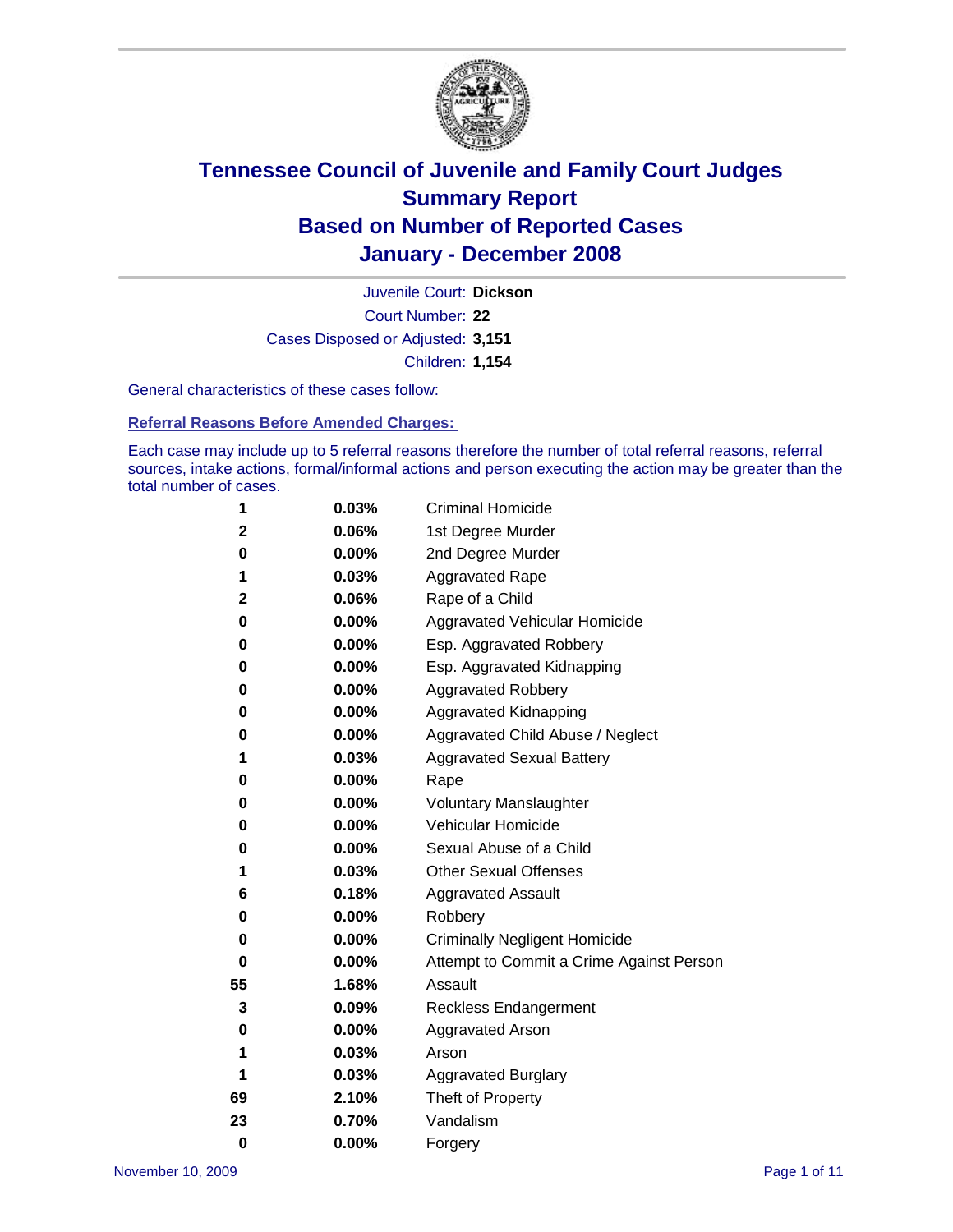

Court Number: **22** Juvenile Court: **Dickson** Cases Disposed or Adjusted: **3,151** Children: **1,154**

#### **Referral Reasons Before Amended Charges:**

Each case may include up to 5 referral reasons therefore the number of total referral reasons, referral sources, intake actions, formal/informal actions and person executing the action may be greater than the total number of cases.

| 0              | 0.00%    | <b>Worthless Checks</b>                                     |
|----------------|----------|-------------------------------------------------------------|
| 0              | 0.00%    | Illegal Possession / Fraudulent Use of Credit / Debit Cards |
| 4              | 0.12%    | <b>Burglary</b>                                             |
| 5              | 0.15%    | Unauthorized Use of a Vehicle                               |
| $\bf{0}$       | 0.00%    | <b>Cruelty to Animals</b>                                   |
| 0              | $0.00\%$ | Sale of Controlled Substances                               |
| $\mathbf{2}$   | 0.06%    | <b>Other Drug Offenses</b>                                  |
| 39             | 1.19%    | Possession of Controlled Substances                         |
| 3              | 0.09%    | <b>Criminal Attempt</b>                                     |
| 0              | 0.00%    | Carrying Weapons on School Property                         |
| 1              | 0.03%    | Unlawful Carrying / Possession of a Weapon                  |
| 7              | 0.21%    | <b>Evading Arrest</b>                                       |
| 1              | 0.03%    | Escape                                                      |
| $\mathbf{2}$   | 0.06%    | Driving Under Influence (DUI)                               |
| 43             | 1.31%    | Possession / Consumption of Alcohol                         |
| 3              | 0.09%    | Resisting Stop, Frisk, Halt, Arrest or Search               |
| 0              | $0.00\%$ | <b>Aggravated Criminal Trespass</b>                         |
| 9              | 0.27%    | Harassment                                                  |
| $\bf{0}$       | 0.00%    | Failure to Appear                                           |
| 16             | 0.49%    | Filing a False Police Report                                |
| 1              | 0.03%    | Criminal Impersonation                                      |
| 30             | 0.91%    | <b>Disorderly Conduct</b>                                   |
| $\overline{7}$ | 0.21%    | <b>Criminal Trespass</b>                                    |
| 5              | 0.15%    | <b>Public Intoxication</b>                                  |
| 0              | 0.00%    | Gambling                                                    |
| 170            | 5.18%    | Traffic                                                     |
| 1              | 0.03%    | <b>Local Ordinances</b>                                     |
| 1              | 0.03%    | Violation of Wildlife Regulations                           |
| 10             | 0.30%    | Contempt of Court                                           |
| 30             | 0.91%    | Violation of Probation                                      |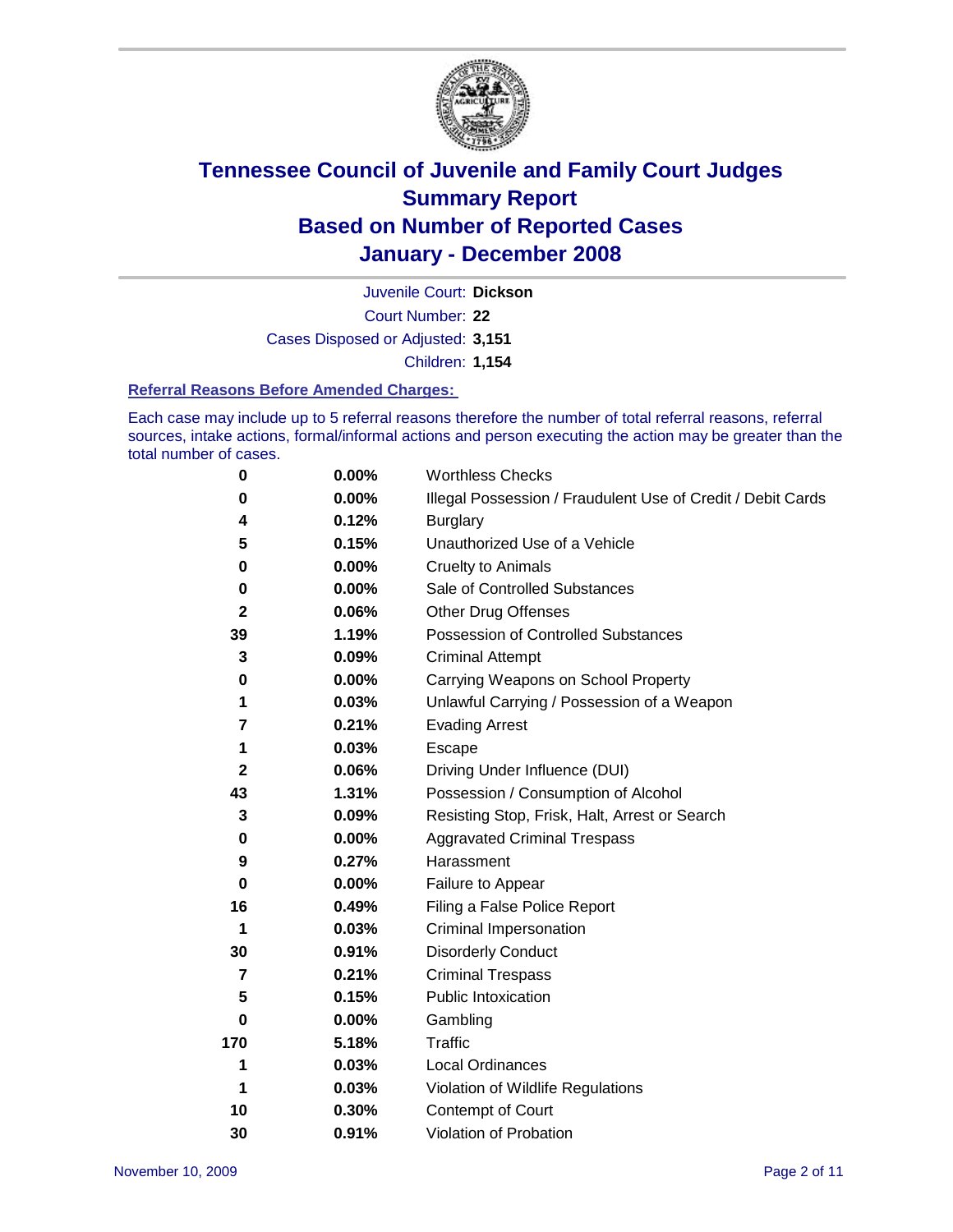

Court Number: **22** Juvenile Court: **Dickson** Cases Disposed or Adjusted: **3,151** Children: **1,154**

#### **Referral Reasons Before Amended Charges:**

Each case may include up to 5 referral reasons therefore the number of total referral reasons, referral sources, intake actions, formal/informal actions and person executing the action may be greater than the total number of cases.

| 3,281    | 100.00%  | <b>Total Referrals</b>                 |
|----------|----------|----------------------------------------|
| 32       | 0.98%    | Other                                  |
| 0        | 0.00%    | <b>Consent to Marry</b>                |
| 0        | 0.00%    | <b>Request for Medical Treatment</b>   |
| 675      | 20.57%   | <b>Child Support</b>                   |
| 0        | $0.00\%$ | Paternity / Legitimation               |
| 0        | $0.00\%$ | Visitation                             |
| 5        | 0.15%    | Custody                                |
| 0        | 0.00%    | <b>Foster Care Review</b>              |
| 0        | 0.00%    | <b>Administrative Review</b>           |
| 1,672    | 50.96%   | <b>Judicial Review</b>                 |
| 0        | 0.00%    | Violation of Informal Adjustment       |
| 0        | 0.00%    | <b>Violation of Pretrial Diversion</b> |
| 12       | 0.37%    | <b>Termination of Parental Rights</b>  |
| 68       | 2.07%    | Dependency / Neglect                   |
| $\bf{0}$ | 0.00%    | <b>Physically Abused Child</b>         |
| 0        | 0.00%    | <b>Sexually Abused Child</b>           |
| 38       | 1.16%    | Violation of Curfew                    |
| 54       | 1.65%    | Violation of a Valid Court Order       |
| 1        | 0.03%    | Possession of Tobacco Products         |
| 0        | 0.00%    | Out-of-State Runaway                   |
| 66       | 2.01%    | In-State Runaway                       |
| 53       | 1.62%    | Truancy                                |
| 49       | 1.49%    | <b>Unruly Behavior</b>                 |
| $\bf{0}$ | 0.00%    | Violation of Aftercare                 |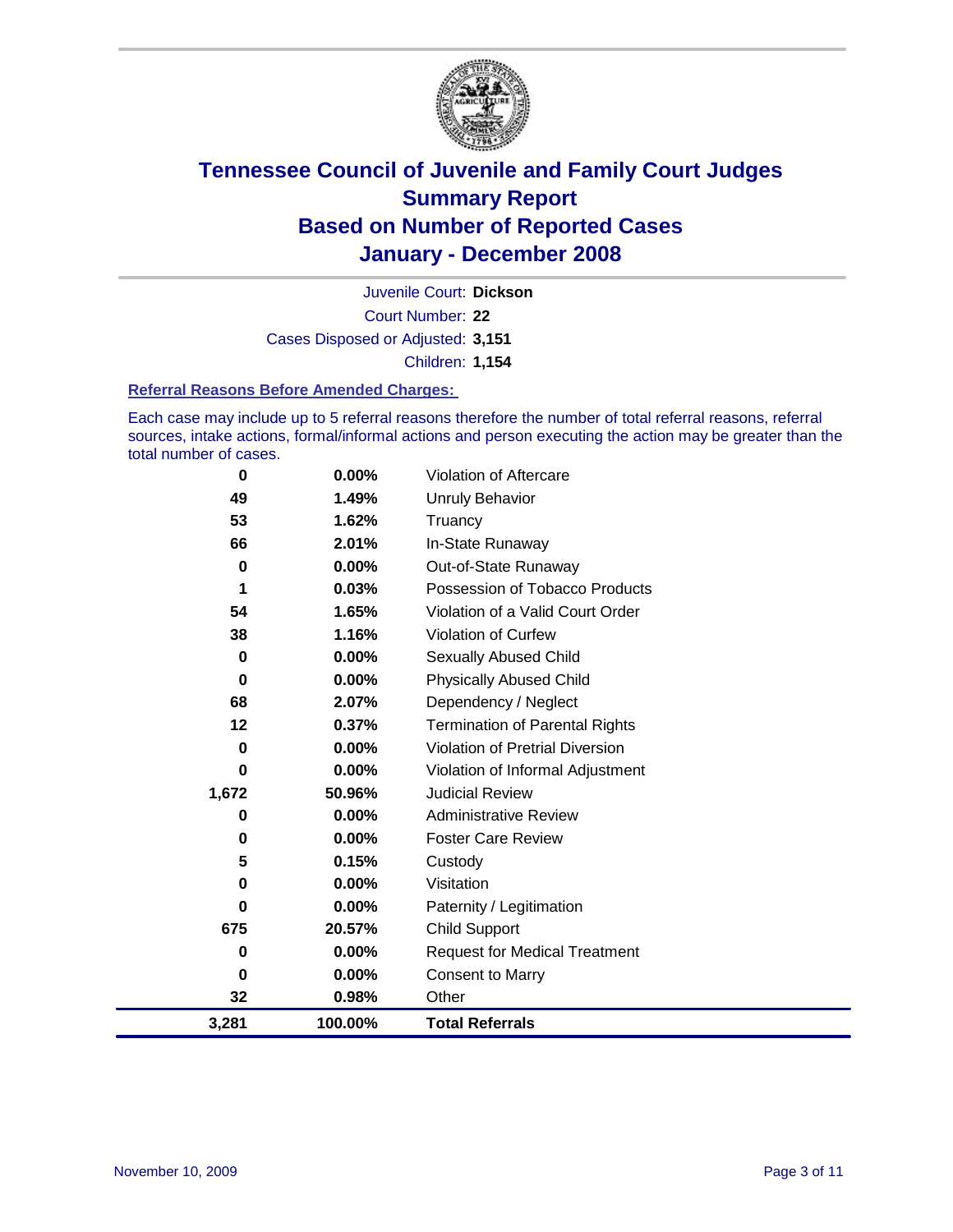

|                            |                                   | Juvenile Court: Dickson |  |
|----------------------------|-----------------------------------|-------------------------|--|
|                            |                                   | Court Number: 22        |  |
|                            | Cases Disposed or Adjusted: 3,151 |                         |  |
|                            |                                   | <b>Children: 1,154</b>  |  |
| <b>Referral Sources: 1</b> |                                   |                         |  |
| 582                        | 17.74%                            | Law Enforcement         |  |
| 35                         | 1.07%                             | Parents                 |  |
| 17                         | 0.52%                             | <b>Relatives</b>        |  |
| 4                          | 0.12%                             | Self                    |  |

| 3,281        | 100.00% | <b>Total Referral Sources</b>     |
|--------------|---------|-----------------------------------|
| 0            | 0.00%   | Other                             |
| 1            | 0.03%   | Unknown                           |
| 0            | 0.00%   | Hospital                          |
| 0            | 0.00%   | Child & Parent                    |
| 41           | 1.25%   | Victim                            |
| $\mathbf{2}$ | 0.06%   | <b>Other Court</b>                |
| 0            | 0.00%   | Social Agency                     |
| 1,724        | 52.54%  | <b>Court Staff</b>                |
| 673          | 20.51%  | <b>District Attorney's Office</b> |
| 0            | 0.00%   | <b>Other State Department</b>     |
| 90           | 2.74%   | <b>DCS</b>                        |
| 0            | 0.00%   | <b>CSA</b>                        |
| 112          | 3.41%   | School                            |
|              |         |                                   |

### **Age of Child at Referral: 2**

| 1.154 | 100.00% | <b>Total Child Count</b> |
|-------|---------|--------------------------|
| 0     | 0.00%   | Unknown                  |
| 37    | 3.21%   | Ages 19 and Over         |
| 274   | 23.74%  | Ages 17 through 18       |
| 310   | 26.86%  | Ages 15 through 16       |
| 107   | 9.27%   | Ages 13 through 14       |
| 63    | 5.46%   | Ages 11 through 12       |
| 363   | 31.46%  | Ages 10 and Under        |
|       |         |                          |

<sup>1</sup> If different than number of Referral Reasons (3281), verify accuracy of your court's data.

<sup>2</sup> One child could be counted in multiple categories, verify accuracy of your court's data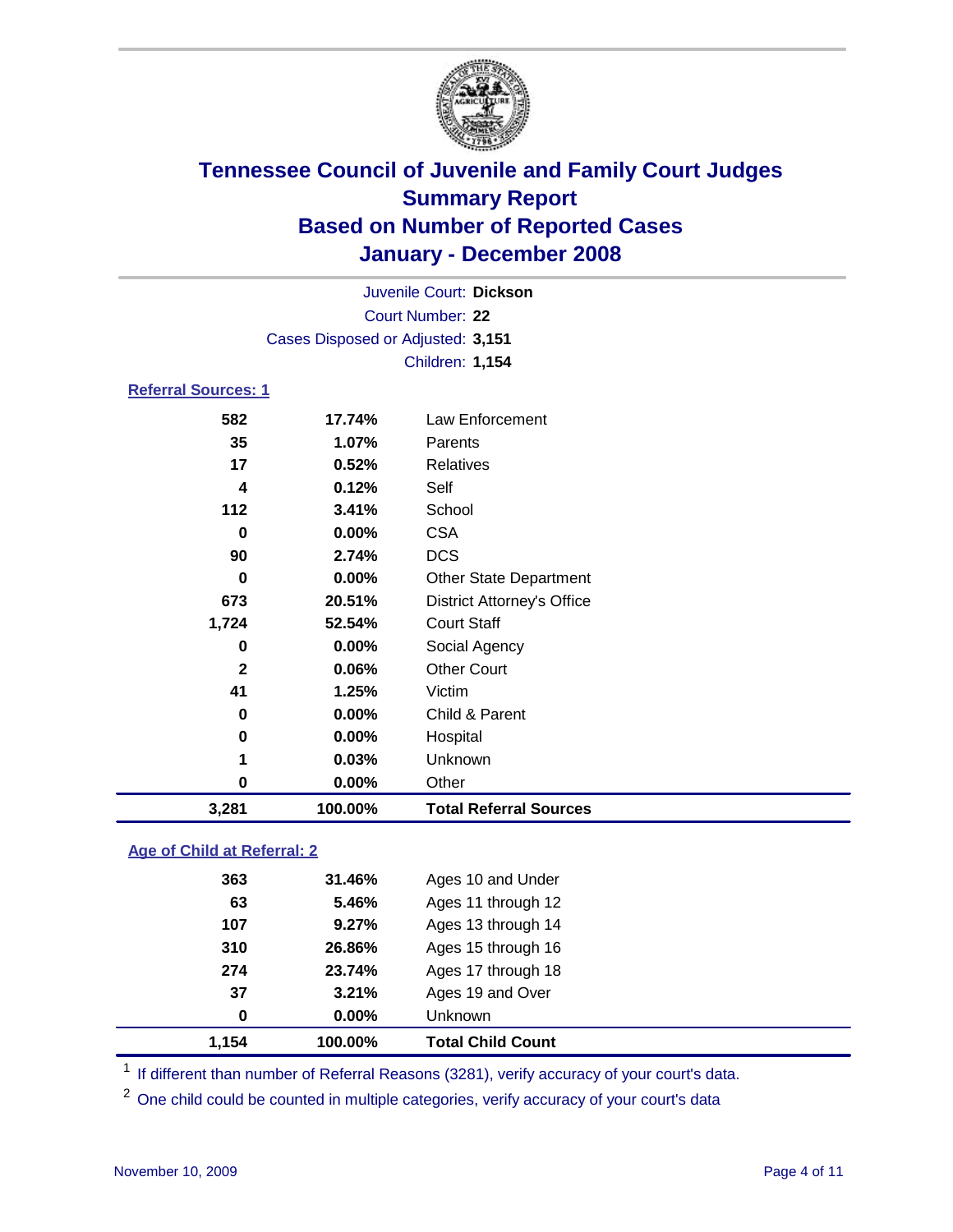

| Juvenile Court: Dickson                 |                                   |                          |  |  |  |
|-----------------------------------------|-----------------------------------|--------------------------|--|--|--|
| Court Number: 22                        |                                   |                          |  |  |  |
|                                         | Cases Disposed or Adjusted: 3,151 |                          |  |  |  |
|                                         |                                   | <b>Children: 1,154</b>   |  |  |  |
| Sex of Child: 1                         |                                   |                          |  |  |  |
| 619                                     | 53.64%                            | Male                     |  |  |  |
| 500                                     | 43.33%                            | Female                   |  |  |  |
| 35                                      | 3.03%                             | Unknown                  |  |  |  |
| 1,154                                   | 100.00%                           | <b>Total Child Count</b> |  |  |  |
| Race of Child: 1                        |                                   |                          |  |  |  |
| 828                                     | 71.75%                            | White                    |  |  |  |
| 81                                      | 7.02%                             | African American         |  |  |  |
| 1                                       | 0.09%                             | Native American          |  |  |  |
| $\overline{\mathbf{2}}$                 | 0.17%                             | Asian                    |  |  |  |
| 26                                      | 2.25%                             | Mixed                    |  |  |  |
| 216                                     | 18.72%                            | Unknown                  |  |  |  |
| 1,154                                   | 100.00%                           | <b>Total Child Count</b> |  |  |  |
| <b>Hispanic Origin: 1</b>               |                                   |                          |  |  |  |
| 26                                      | 2.25%                             | Yes                      |  |  |  |
| 947                                     | 82.06%                            | <b>No</b>                |  |  |  |
| 181                                     | 15.68%                            | Unknown                  |  |  |  |
| 1,154                                   | 100.00%                           | <b>Total Child Count</b> |  |  |  |
| <b>School Enrollment of Children: 1</b> |                                   |                          |  |  |  |
| 735                                     | 63.69%                            | Yes                      |  |  |  |
| 233                                     | 20.19%                            | <b>No</b>                |  |  |  |
| 186                                     | 16.12%                            | Unknown                  |  |  |  |
| 1,154                                   | 100.00%                           | <b>Total Child Count</b> |  |  |  |

<sup>1</sup> One child could be counted in multiple categories, verify accuracy of your court's data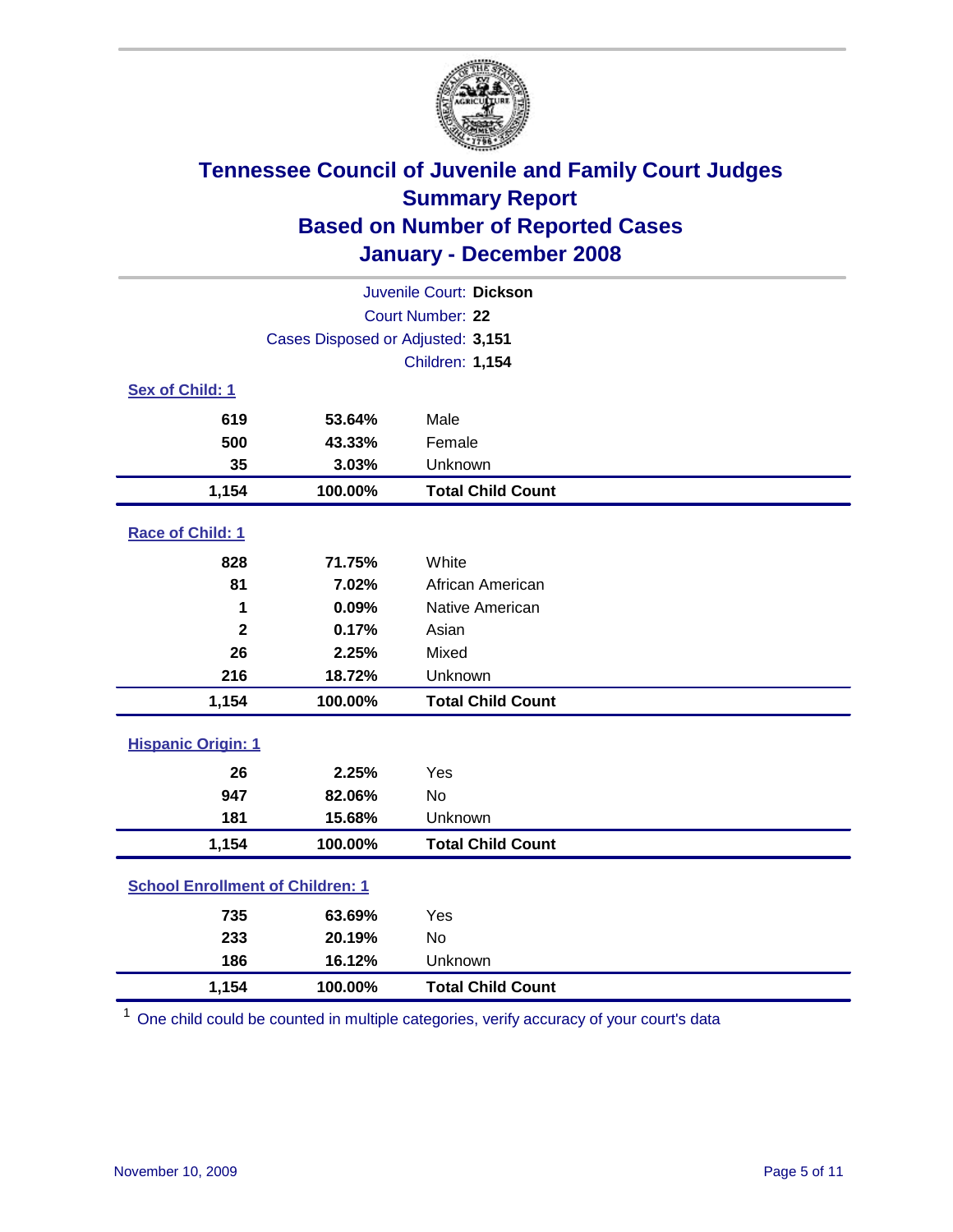

Court Number: **22** Juvenile Court: **Dickson** Cases Disposed or Adjusted: **3,151** Children: **1,154**

### **Living Arrangement of Child at Time of Referral: 1**

| 1,154 | 100.00%  | <b>Total Child Count</b>     |
|-------|----------|------------------------------|
| 3     | 0.26%    | Other                        |
| 109   | 9.45%    | Unknown                      |
| 4     | $0.35\%$ | Independent                  |
| 5     | 0.43%    | In an Institution            |
| 32    | 2.77%    | In a Residential Center      |
| 7     | 0.61%    | In a Group Home              |
| 90    | 7.80%    | With Foster Family           |
| 1     | 0.09%    | <b>With Adoptive Parents</b> |
| 190   | 16.46%   | <b>With Relatives</b>        |
| 97    | 8.41%    | With Father                  |
| 416   | 36.05%   | With Mother                  |
| 17    | 1.47%    | With Mother and Stepfather   |
| 10    | 0.87%    | With Father and Stepmother   |
| 173   | 14.99%   | With Both Biological Parents |
|       |          |                              |

### **Type of Detention: 2**

| 3,151 | 100.00%  | <b>Total Detention Count</b> |
|-------|----------|------------------------------|
| 1     | 0.03%    | Other                        |
| 3,058 | 97.05%   | Does Not Apply               |
| 3     | 0.10%    | Unknown                      |
| 0     | 0.00%    | <b>Psychiatric Hospital</b>  |
| 0     | $0.00\%$ | Jail - No Separation         |
| 0     | $0.00\%$ | Jail - Partial Separation    |
| 0     | $0.00\%$ | Jail - Complete Separation   |
| 78    | 2.48%    | Juvenile Detention Facility  |
| 11    | 0.35%    | Non-Secure Placement         |
|       |          |                              |

<sup>1</sup> One child could be counted in multiple categories, verify accuracy of your court's data

<sup>2</sup> If different than number of Cases (3151) verify accuracy of your court's data.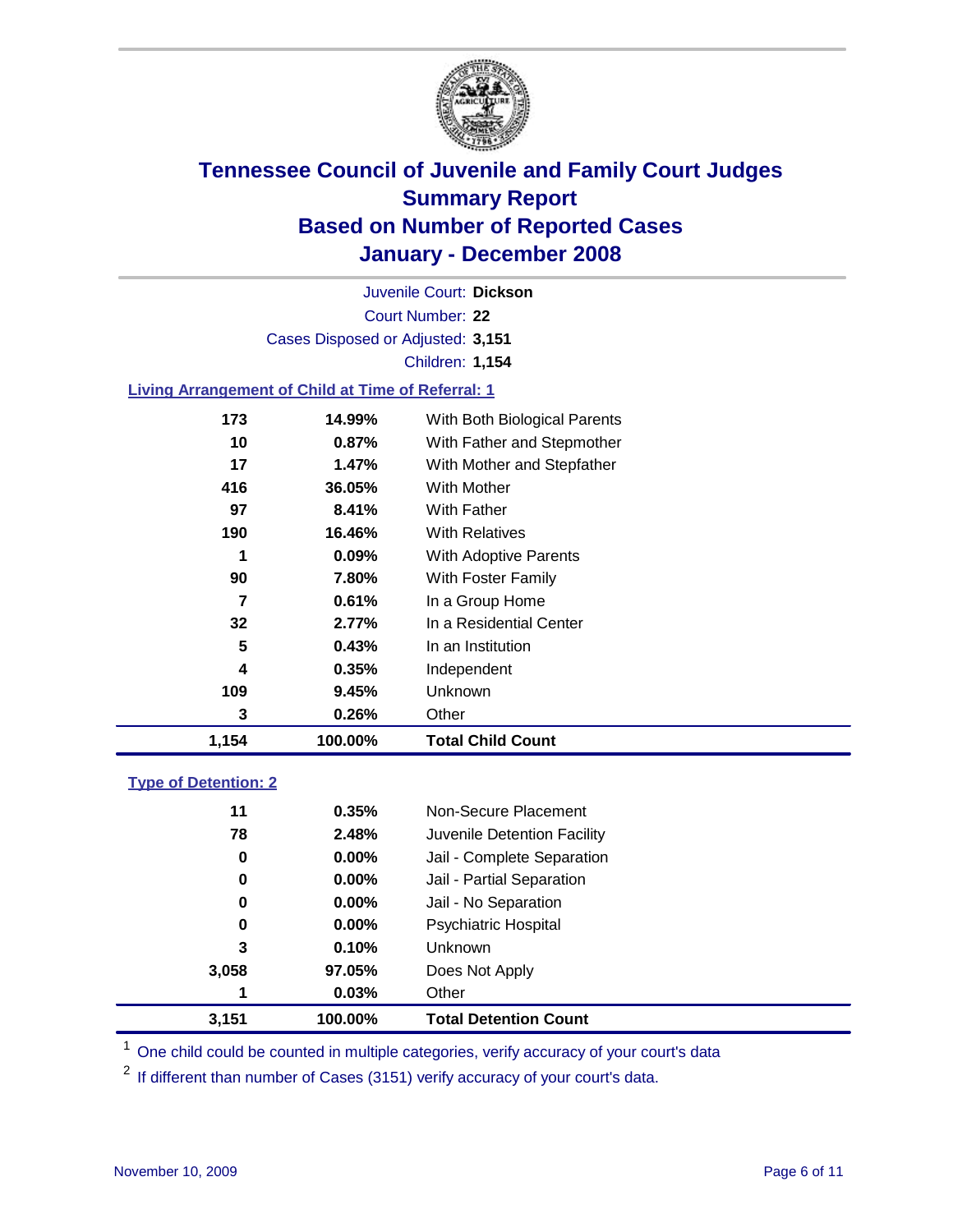

|                                                    | Juvenile Court: Dickson           |                                      |  |  |  |
|----------------------------------------------------|-----------------------------------|--------------------------------------|--|--|--|
|                                                    | Court Number: 22                  |                                      |  |  |  |
|                                                    | Cases Disposed or Adjusted: 3,151 |                                      |  |  |  |
|                                                    |                                   | <b>Children: 1,154</b>               |  |  |  |
| <b>Placement After Secure Detention Hearing: 1</b> |                                   |                                      |  |  |  |
| 28                                                 | 0.89%                             | Returned to Prior Living Arrangement |  |  |  |
| 9                                                  | 0.29%                             | Juvenile Detention Facility          |  |  |  |
| $\bf{0}$                                           | 0.00%                             | Jail                                 |  |  |  |
| 6                                                  | 0.19%                             | Shelter / Group Home                 |  |  |  |
| 0                                                  | 0.00%                             | <b>Foster Family Home</b>            |  |  |  |
| $\bf{0}$                                           | 0.00%                             | Psychiatric Hospital                 |  |  |  |
| 15                                                 | 0.48%                             | Unknown                              |  |  |  |
| 3,092                                              | 98.13%                            | Does Not Apply                       |  |  |  |
| 1                                                  | 0.03%                             | Other                                |  |  |  |
| 3,151                                              | 100.00%                           | <b>Total Placement Count</b>         |  |  |  |
|                                                    |                                   |                                      |  |  |  |
| <b>Intake Actions: 2</b>                           |                                   |                                      |  |  |  |
| 1,040                                              | 31.70%                            | <b>Petition Filed</b>                |  |  |  |
| 4                                                  | 0.12%                             | <b>Motion Filed</b>                  |  |  |  |
| 567                                                | 17.28%                            | <b>Citation Processed</b>            |  |  |  |
| U                                                  | 0.00%                             | Notification of Paternity Processed  |  |  |  |
| 1,669                                              | 50.87%                            | Scheduling of Judicial Review        |  |  |  |
| 1                                                  | 0.03%                             | Scheduling of Administrative Review  |  |  |  |
| 0                                                  | 0.00%                             | Scheduling of Foster Care Review     |  |  |  |
| 0                                                  | 0.00%                             | Unknown                              |  |  |  |
| 0                                                  | 0.00%                             | Does Not Apply                       |  |  |  |
|                                                    |                                   |                                      |  |  |  |
| 0                                                  | 0.00%                             | Other                                |  |  |  |

<sup>1</sup> If different than number of Cases (3151) verify accuracy of your court's data.

<sup>2</sup> If different than number of Referral Reasons (3281), verify accuracy of your court's data.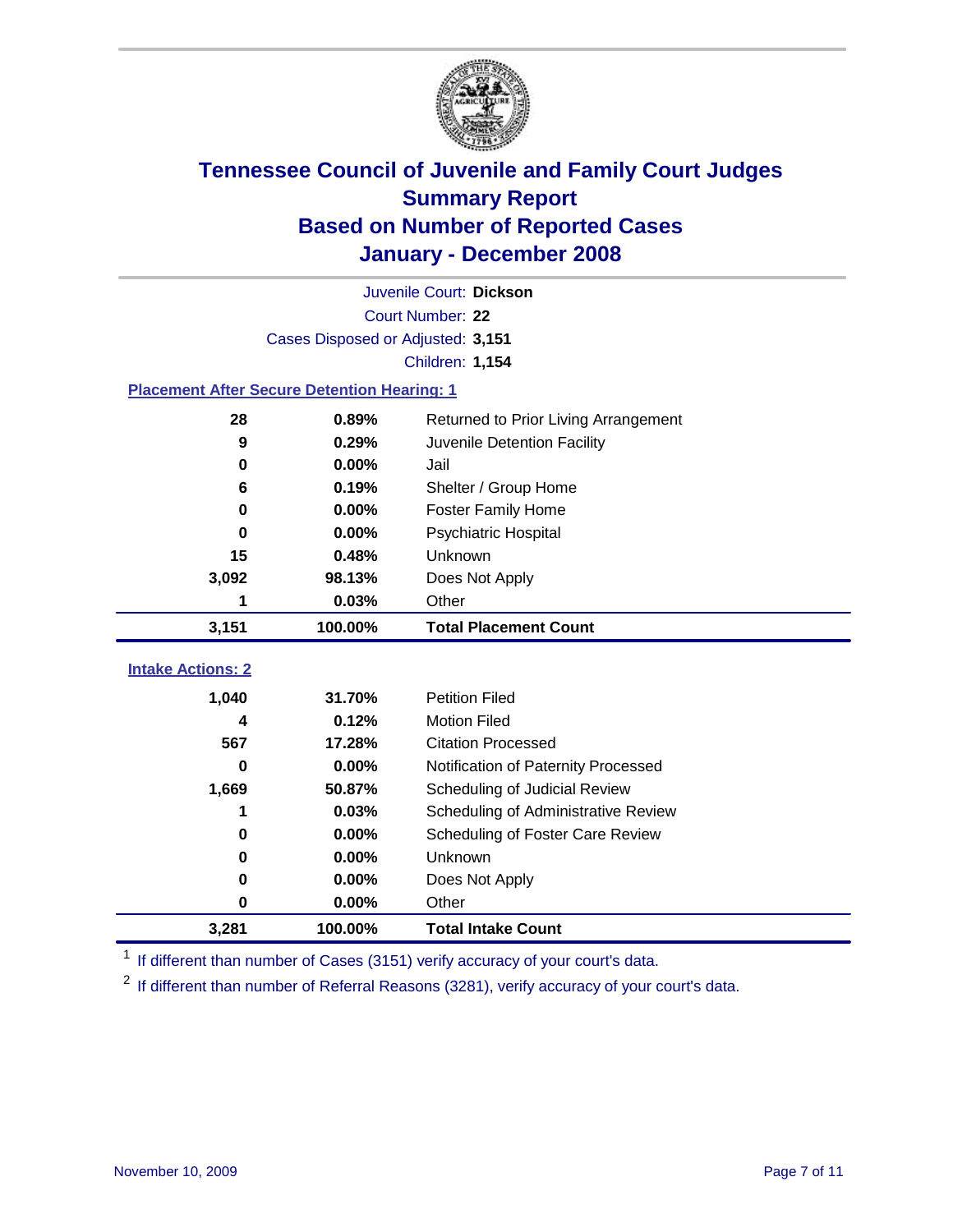

Court Number: **22** Juvenile Court: **Dickson** Cases Disposed or Adjusted: **3,151** Children: **1,154**

### **Last Grade Completed by Child: 1**

| 1     | 0.09%   | Too Young for School     |
|-------|---------|--------------------------|
| 0     | 0.00%   | Preschool                |
| 11    | 0.95%   | Kindergarten             |
| 26    | 2.25%   | 1st Grade                |
| 10    | 0.87%   | 2nd Grade                |
| 13    | 1.13%   | 3rd Grade                |
| 16    | 1.39%   | 4th Grade                |
| 24    | 2.08%   | 5th Grade                |
| 27    | 2.34%   | 6th Grade                |
| 34    | 2.95%   | 7th Grade                |
| 37    | 3.21%   | 8th Grade                |
| 66    | 5.72%   | 9th Grade                |
| 125   | 10.83%  | 10th Grade               |
| 159   | 13.78%  | 11th Grade               |
| 93    | 8.06%   | 12th Grade               |
| 0     | 0.00%   | Non-Graded Special Ed    |
| 8     | 0.69%   | <b>GED</b>               |
| 6     | 0.52%   | Graduated                |
| 189   | 16.38%  | Never Attended School    |
| 304   | 26.34%  | Unknown                  |
| 5     | 0.43%   | Other                    |
| 1,154 | 100.00% | <b>Total Child Count</b> |

### **Enrolled in Special Education: 1**

| 36<br>770 | 3.12%<br>66.72% | Yes<br>No                |
|-----------|-----------------|--------------------------|
| 348       | 30.16%          | Unknown                  |
| 1,154     | 100.00%         | <b>Total Child Count</b> |

<sup>1</sup> One child could be counted in multiple categories, verify accuracy of your court's data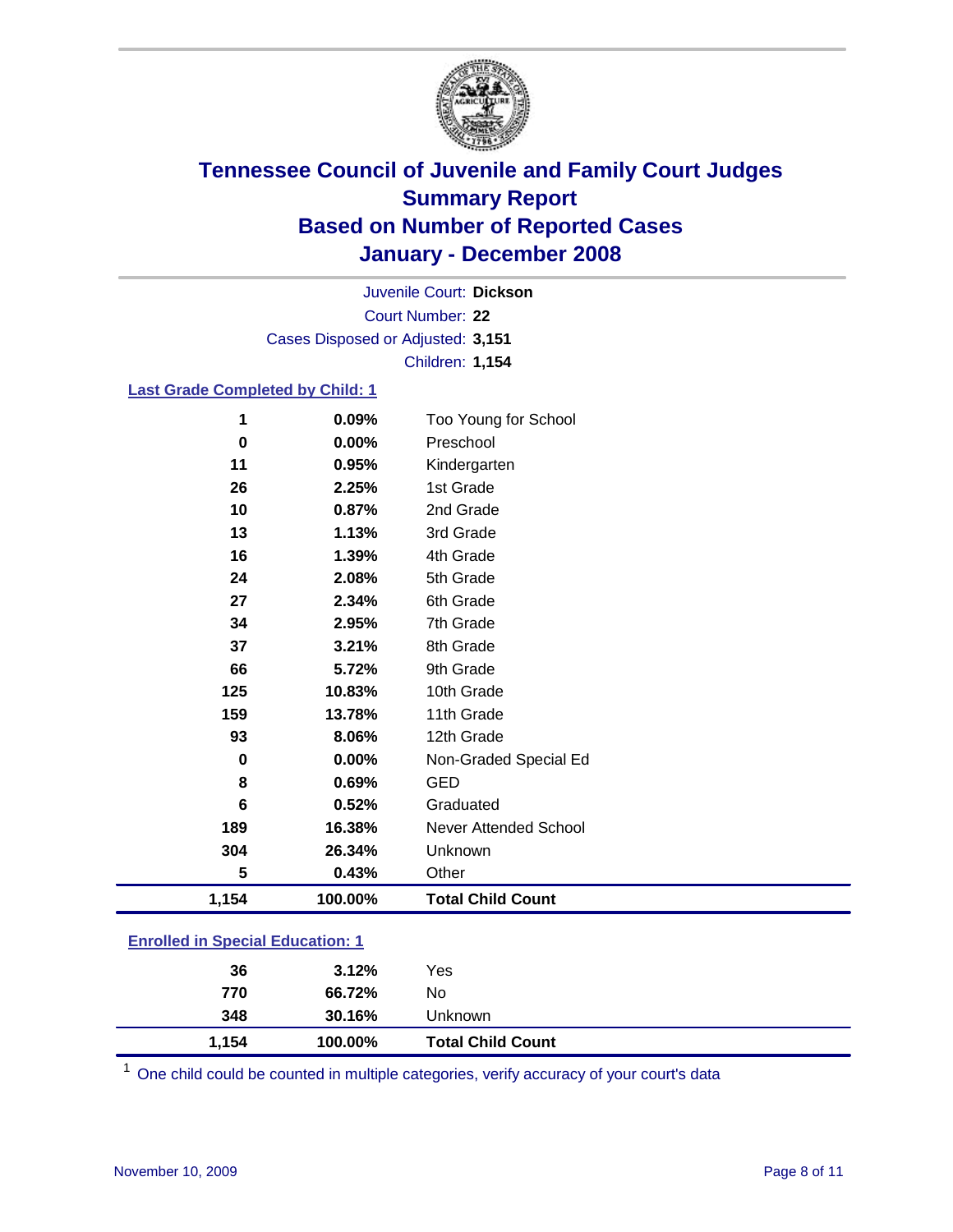

|                              |                                   | Juvenile Court: Dickson   |
|------------------------------|-----------------------------------|---------------------------|
|                              |                                   | Court Number: 22          |
|                              | Cases Disposed or Adjusted: 3,151 |                           |
|                              |                                   | <b>Children: 1,154</b>    |
| <b>Action Executed By: 1</b> |                                   |                           |
| 3,238                        | 98.69%                            | Judge                     |
| 43                           | 1.31%                             | Referee                   |
| 0                            | $0.00\%$                          | <b>YSO</b>                |
| 0                            | $0.00\%$                          | Other                     |
| 0                            | $0.00\%$                          | Unknown                   |
| 3,281                        | 100.00%                           | <b>Total Action Count</b> |

### **Formal / Informal Actions: 1**

| 86           | 2.62%    | Dismissed                                        |
|--------------|----------|--------------------------------------------------|
| 0            | $0.00\%$ | Retired / Nolle Prosequi                         |
| 400          | 12.19%   | <b>Complaint Substantiated Delinquent</b>        |
| 286          | 8.72%    | <b>Complaint Substantiated Status Offender</b>   |
| 1            | 0.03%    | <b>Complaint Substantiated Dependent/Neglect</b> |
| 0            | $0.00\%$ | <b>Complaint Substantiated Abused</b>            |
| 0            | $0.00\%$ | <b>Complaint Substantiated Mentally III</b>      |
| 18           | 0.55%    | Informal Adjustment                              |
| 0            | $0.00\%$ | <b>Pretrial Diversion</b>                        |
| $\mathbf{2}$ | $0.06\%$ | <b>Transfer to Adult Court Hearing</b>           |
| 0            | $0.00\%$ | Charges Cleared by Transfer to Adult Court       |
| 706          | 21.52%   | Special Proceeding                               |
| 37           | 1.13%    | <b>Review Concluded</b>                          |
| 1,742        | 53.09%   | Case Held Open                                   |
| 3            | 0.09%    | Other                                            |
| 0            | $0.00\%$ | <b>Unknown</b>                                   |
| 3,281        | 100.00%  | <b>Total Action Count</b>                        |

<sup>1</sup> If different than number of Referral Reasons (3281), verify accuracy of your court's data.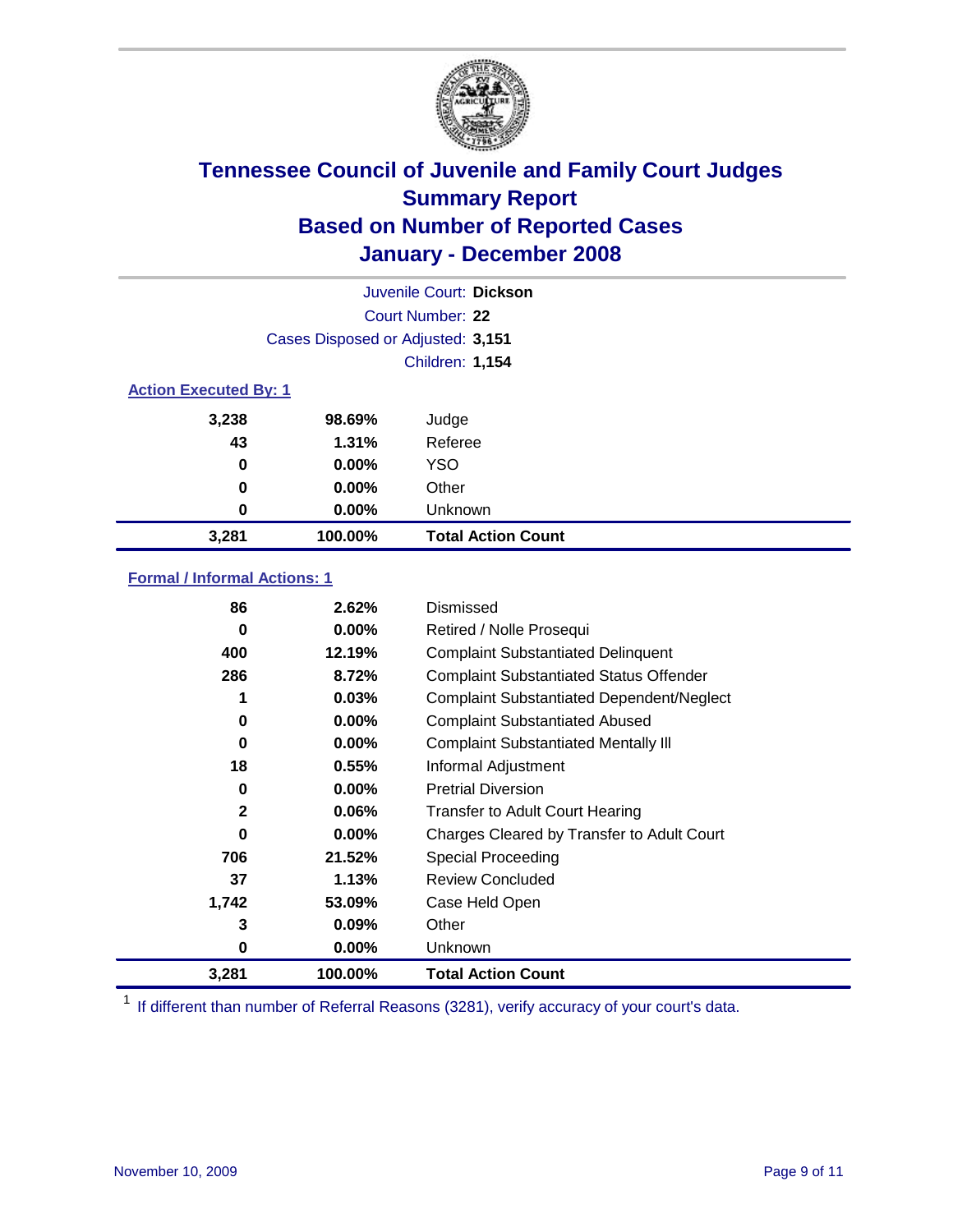

|                       |                                   | Juvenile Court: Dickson                               |
|-----------------------|-----------------------------------|-------------------------------------------------------|
|                       |                                   | Court Number: 22                                      |
|                       | Cases Disposed or Adjusted: 3,151 |                                                       |
|                       |                                   | <b>Children: 1,154</b>                                |
| <b>Case Outcomes:</b> |                                   | There can be multiple outcomes for one child or case. |
| 115                   | 2.01%                             | <b>Case Dismissed</b>                                 |
| 0                     | 0.00%                             | Case Retired or Nolle Prosequi                        |
| 0                     | 0.00%                             | Warned / Counseled                                    |
| 1,920                 | 33.54%                            | Held Open For Review                                  |
| 124                   | 2.17%                             | Supervision / Probation to Juvenile Court             |
| 0                     | 0.00%                             | <b>Probation to Parents</b>                           |
| 0                     | 0.00%                             | Referral to Another Entity for Supervision / Service  |
| 0                     | 0.00%                             | Referred for Mental Health Counseling                 |
| 58                    | 1.01%                             | Referred for Alcohol and Drug Counseling              |
| 0                     | 0.00%                             | <b>Referred to Alternative School</b>                 |
| 0                     | 0.00%                             | Referred to Private Child Agency                      |
| 0                     | 0.00%                             | Referred to Defensive Driving School                  |
| 0                     | 0.00%                             | Referred to Alcohol Safety School                     |
| 0                     | 0.00%                             | Referred to Juvenile Court Education-Based Program    |
| 16                    | 0.28%                             | Driver's License Held Informally                      |
| 0                     | 0.00%                             | <b>Voluntary Placement with DMHMR</b>                 |
| 0                     | 0.00%                             | <b>Private Mental Health Placement</b>                |
| 0                     | 0.00%                             | <b>Private MR Placement</b>                           |
| 0                     | 0.00%                             | Placement with City/County Agency/Facility            |
| 0                     | 0.00%                             | Placement with Relative / Other Individual            |
| 445                   | 7.77%                             | Fine                                                  |
| 386                   | 6.74%                             | <b>Public Service</b>                                 |
| 52                    | 0.91%                             | Restitution                                           |
| 0                     | 0.00%                             | <b>Runaway Returned</b>                               |
| 84                    | 1.47%                             | No Contact Order                                      |
| $\boldsymbol{0}$      | 0.00%                             | Injunction Other than No Contact Order                |
| 48                    | 0.84%                             | <b>House Arrest</b>                                   |
| 1                     | 0.02%                             | <b>Court Defined Curfew</b>                           |
| 0                     | 0.00%                             | Dismissed from Informal Adjustment                    |
| $\mathbf 0$           | 0.00%                             | <b>Dismissed from Pretrial Diversion</b>              |
| 7                     | 0.12%                             | Released from Probation                               |
| 2                     | 0.03%                             | <b>Transferred to Adult Court</b>                     |
| 0                     | $0.00\%$                          | <b>DMHMR Involuntary Commitment</b>                   |